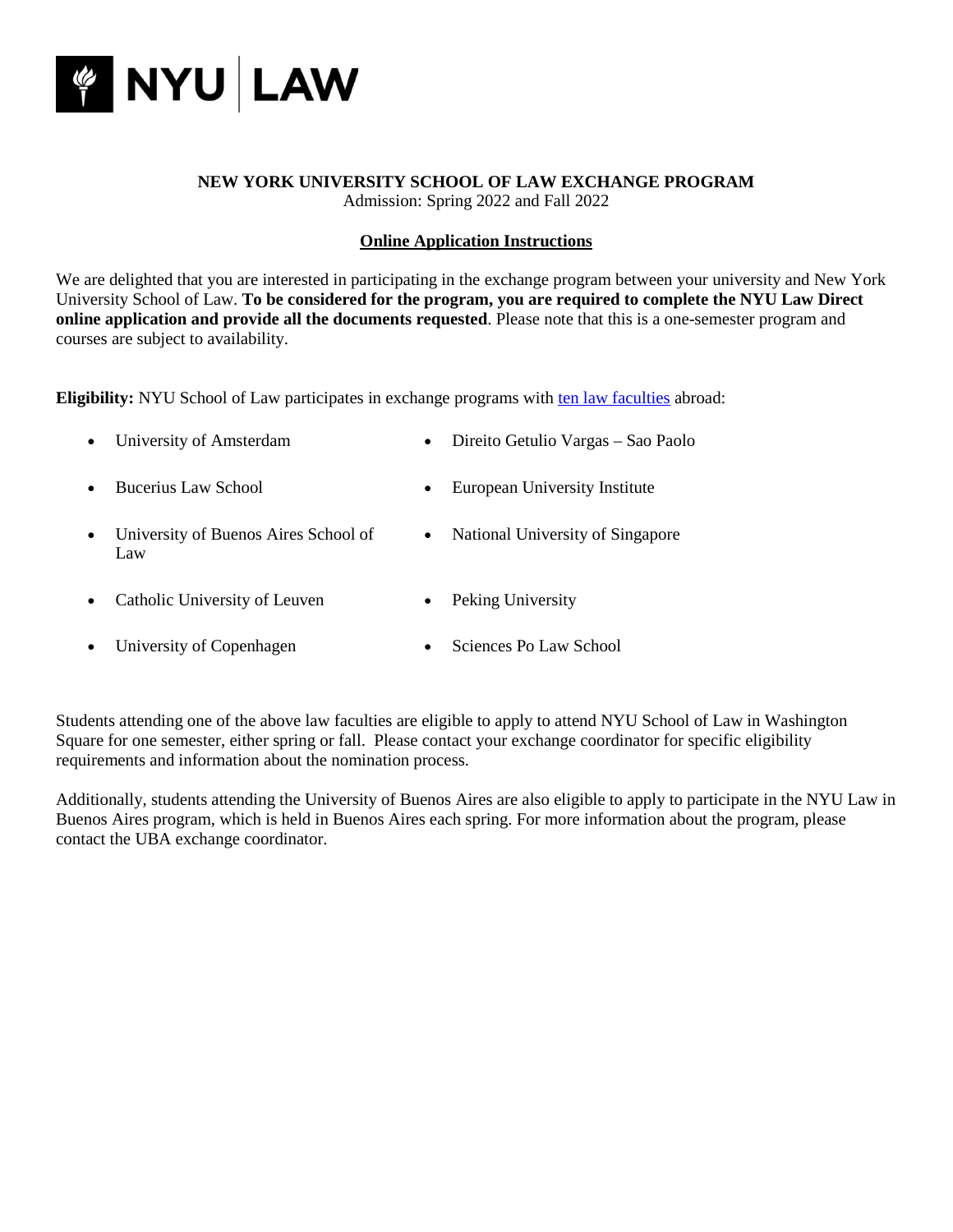

# **Step by Step Instructions:**

**Step 1**: You must be nominated by your institution and your name must be sent to The Office of Global Programs at NYU School of Law: [law.globalstudents@nyu.edu.](mailto:law.globalstudents@nyu.edu)

**Step 2**: Applicants to the Exchange program must apply [online.](https://apps.law.nyu.edu/grad-app/user/login)

*The Office of Graduate Admissions will only accept the online application.*

**Step 3**: All prospective students are required to apply via the **Online Application**. New users will be required to provide a valid email address to register an account with the online system before they will be able to access and complete the application form. Applicants should select the application link for "**Incoming Exchange 2022**" on the Graduate Admissions application home page.

Applicants may choose to complete and submit the application form during one session, or to save their work on a part of the application form and return to it at a later date. Applicants may log into their account as many times as they wish, but they must submit the application on or before the appropriate application deadline.

- For program, the applicant must select from locations: Buenos Aires or Washington Square.
- Applicant must select **Spring** or **Fall** for semester of entry.
- Please note that students applying to the NYU Law in Buenos Aires program must select Spring 2022.
- In the Attachments section, the applicant must electronically attach a personal statement as well as a résumé.
- **Step 4**: There is **NO** application fee for Exchange applicants.
- **Step 5**: The applicant will have an opportunity to review the application before submitting. **The application must be submitted in order for the Office of Graduate Admissions to receive the application**.

**Step 6**: Materials to be provided to the home institution coordinator and sent to The Office of Global Programs:

- 1). Official transcripts from **ALL law schools** attended (undergraduate and graduate). Applicants must provide original, certified translations if the official transcripts are not in English.
- 2). Permission Letter: Applicants must submit a letter from the program coordinator authorizing participation in the exchange program with NYU.
- **Step 7:** English Language Proficiency Test if applicable: (*please see requirements*) Applicants should arrange to have an officia[l TOEFL](http://www.toefl.org/) score report sent from the Educational Testing Service (institution code 2599) or [IELTS](http://www.ielts.org/) to New York University School of Law.

*TOEFL and IELTS Requirements:* Applicants may choose either the internet-based TOEFL (iBT) or the academic version of the IELTS. The Committee does not favor one of these exams over the other, and no exams other than one of these are accepted.

*IMPORTANT: You should plan to take the TOEFL or IELTS exam at least one to two months prior to the application deadline. Students should indicate when applying for the TOEFL exam or IELTS that they would like a copy of the exam results to be sent to New York University School of Law.*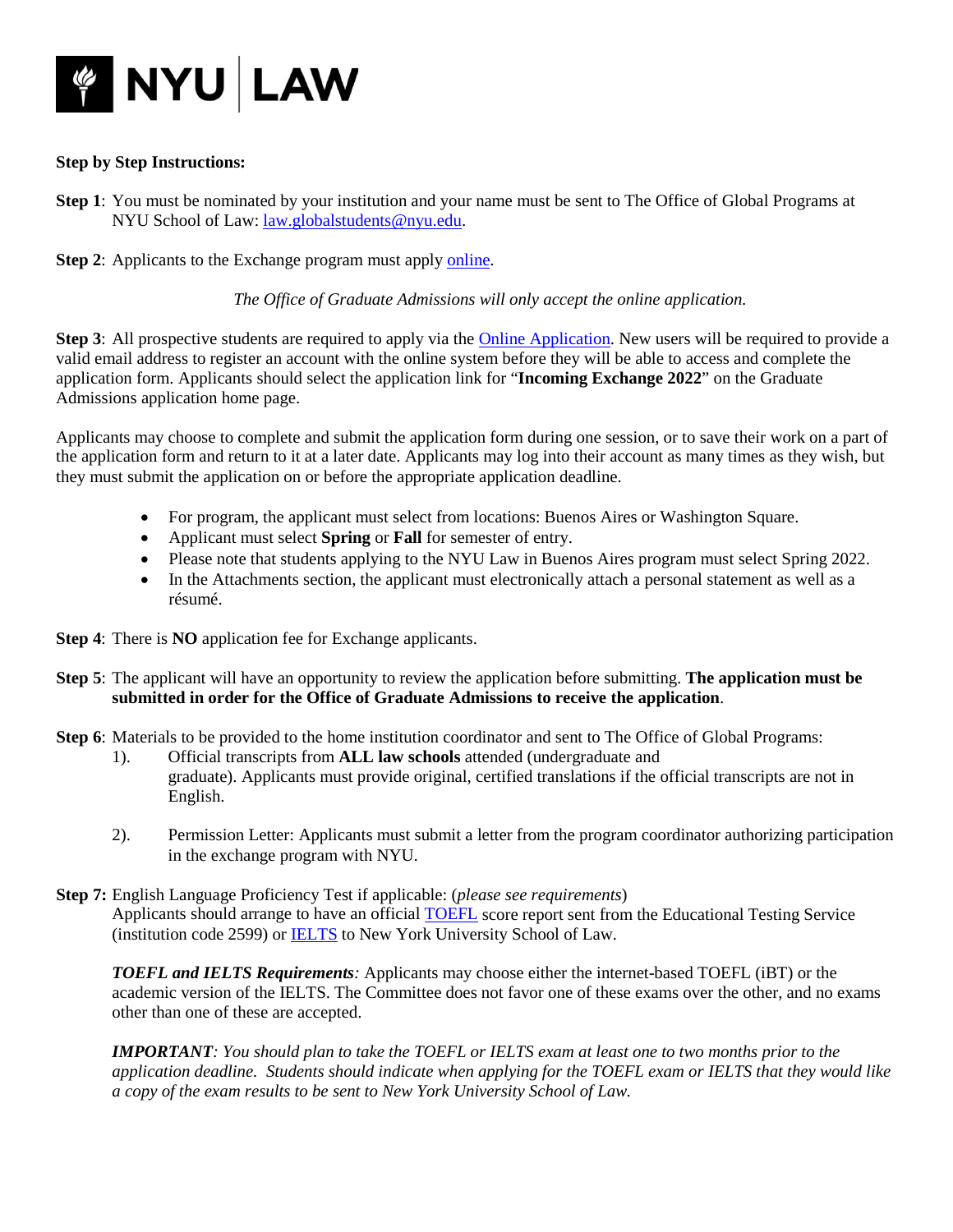

The Committee requires that applicants who take the TOEFL achieve a minimum total score of at least 100, a minimum score of 26 on the reading and listening subsections, and a minimum score of 22 on the writing and speaking subsections. For applicants who take the IELTS, the Committee requires a minimum overall band score of at least a 7, a minimum score of 7.5 on the reading and listening subsections, and a minimum score of 7 on the writing and speaking subsections.

Applicants should request that the Educational Testing Service issue an official score report of their results from the TOEFL iBT to NYU Law (institution code: 2599). For IELTS test-takers, contact the test center directly and request that your test scores be sent to New York University School of Law electronically. An institutional code is not required. NYU Law only accepts scores submitted electronically, and all IELTS test centers worldwide are able to send scores electronically to NYU.

- **Step 8**: Once all of your application materials have been received, processed, and completed, you will receive an email confirmation from the Office of Graduate Admissions.
- **Step 9**: Your application will be reviewed by the NYU Committee on Graduate Admissions using similar academic admission standards as the LLM program. Please note that the Committee reserves the final decision on all exchange applications, and an exchange application must be accepted by the Committee before a student begins preparations to arrive in New York City.

# **Additional Course Requirements for Foreign-Trained Lawyers and Exchange Students:**

Exchange students enrolled in the fall semester whose legal training is not based upon the common law are required to enroll in the *Introduction to U.S. Law* course, which is offered in early August. This two-credit course is designed to introduce foreign-trained lawyers to American law, the American legal system, and American legal education.

**IMPORTANT:** The Office of Global Programs should receive the official transcripts and permission letter from the exchange program coordinator in one package by the specified deadline in order to facilitate processing the submitted online application.

### **EXCHANGE APPLICATION DEADLINES\*:**

**Spring 2022: October 1, 2021 Fall 2022: April 1, 2022**

**MAILING ADDRESS: The Office of Global Programs NYU School of Law 245 Sullivan Street, Suite 350 New York, NY 10012**\*

The Office of Graduate Admissions has established the above deadlines in order to allow sufficient time for visa processing by the Office for International Students and Scholars at NYU.